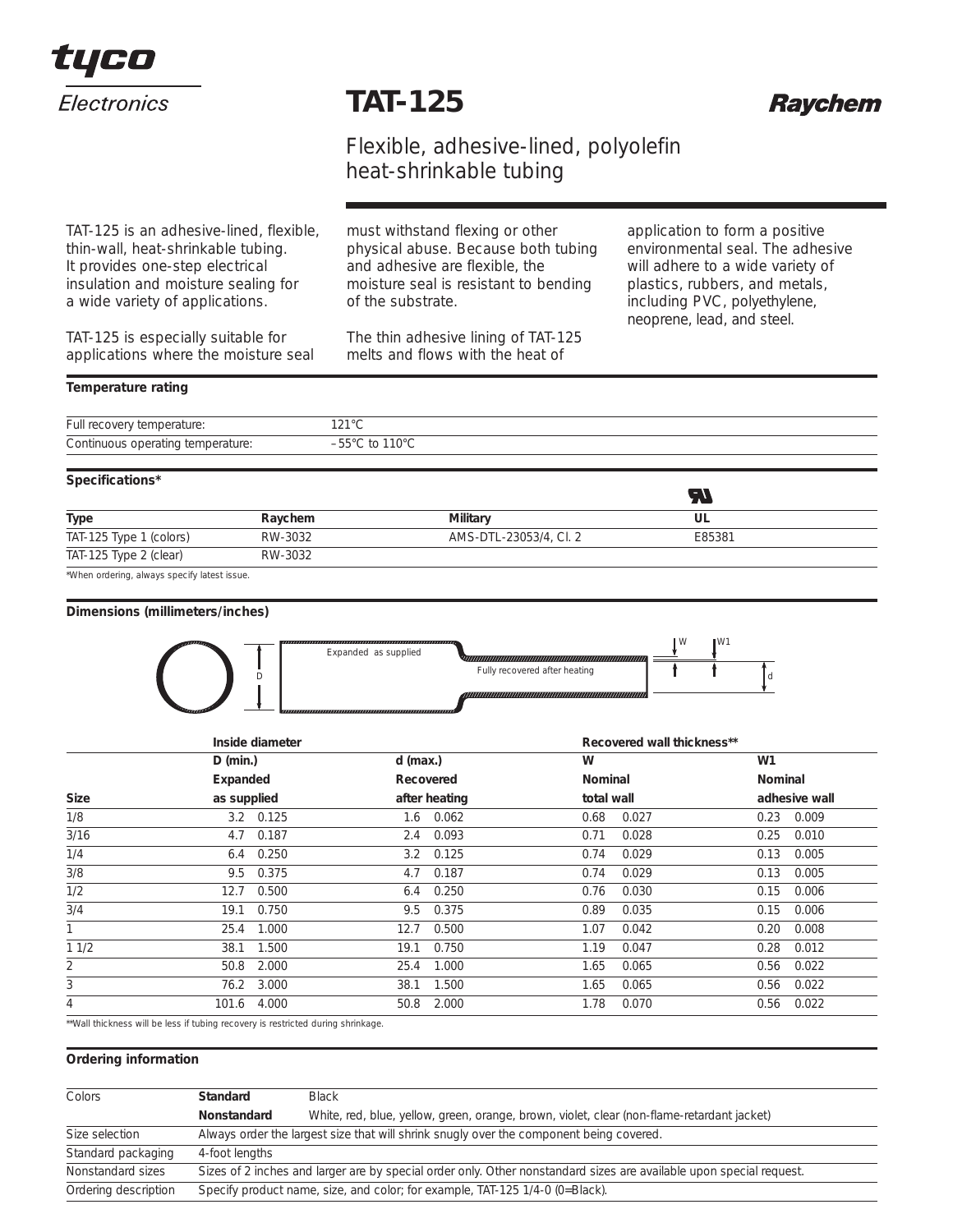#### *Specification values*

|            | Property                                                                                                                                                                                                                 | Unit        | Requirement                                                     | Method of test                         |
|------------|--------------------------------------------------------------------------------------------------------------------------------------------------------------------------------------------------------------------------|-------------|-----------------------------------------------------------------|----------------------------------------|
| Physical   | <b>Dimensions</b>                                                                                                                                                                                                        | mm (inches) | See reverse                                                     | <b>ASTM D 2671</b>                     |
|            | Longitudinal change*                                                                                                                                                                                                     | percent     | $+0. -5$ maximum                                                | <b>ASTM D 2671</b>                     |
|            | Tensile strength                                                                                                                                                                                                         | psi         | 1500 minimum                                                    | <b>ASTM D 2671</b>                     |
|            | Ultimate elongation                                                                                                                                                                                                      | percent     | 200 minimum                                                     | <b>ASTM D 2671</b>                     |
|            | Secant modulus (as supplied)                                                                                                                                                                                             | psi         | $2.5 \times 10^4$ maximum                                       | <b>ASTM D 2671</b>                     |
|            | Cold impact<br>(at -55°C/-67°F)                                                                                                                                                                                          |             | No cracking                                                     | AMS-DTL-23053                          |
|            | Heat shock<br>(4 hours at 250°C/482°F)                                                                                                                                                                                   |             | No dripping, flowing,<br>or cracking of outer wall              | AMS-DTL-23053                          |
|            | Heat resistance<br>(168 hours at 175°C/347°F)                                                                                                                                                                            |             | No dripping, flowing,<br>or cracking of outer wall              | AMS-DTL-23053                          |
|            | Color                                                                                                                                                                                                                    |             | Pass                                                            | MIL-STD 104                            |
|            | Color stability<br>(24 hours at 175°C/347°F)                                                                                                                                                                             |             | Pass                                                            | MIL-STD 104                            |
| Electrical | Dielectric strength                                                                                                                                                                                                      | volts/mil   |                                                                 | <b>ASTM D 2671</b>                     |
|            | Sizes 1/8" through 1"<br>Sizes 1 1/2" and larger                                                                                                                                                                         |             | 500 minimum<br>400 minimum                                      |                                        |
|            | Volume resistivity                                                                                                                                                                                                       | ohm-cm      | $1 X 1012$ minimum                                              | <b>ASTM D 2671</b>                     |
| Chemical   | Copper corrosion<br>(16 hours at 121°C/250°F)                                                                                                                                                                            |             | No corrosion                                                    | <b>ASTM D 2671</b><br>Procedures A & B |
|            | Flame retardancy**                                                                                                                                                                                                       |             | Self-extinguishing within<br>1 minute, 25% maximum<br>flag burn | AMS-DTL-23053<br>Test A                |
|            | Fungus resistance                                                                                                                                                                                                        |             | Rating of 1 or less                                             | ASTM G21                               |
|            | Water absorption<br>(24 hours at 23°C/73°F)                                                                                                                                                                              | percent     | 0.5 maximum                                                     | <b>ASTM D 2671</b>                     |
|            | Fluid resistance<br>(24 hours at 24°C/75°F) in:<br>Hydraulic fluid (MIL-H-5606)<br>JP-8 fuel (MIL-T-5624)<br>Lubricating oil (MIL-L-7808<br>and MIL-I-23699)<br>Salt water, 5% (O-S-1926)<br>De-icing fluid (MIL-A-8243) |             | AMS-DTL-23053                                                   |                                        |
|            | Followed by tests for:                                                                                                                                                                                                   |             |                                                                 |                                        |
|            | Tensile strength                                                                                                                                                                                                         | psi         | 1000 minimum                                                    | <b>ASTM D 2671</b>                     |
|            | Dielectric strength                                                                                                                                                                                                      | volts/mil   |                                                                 | <b>ASTM D 2671</b>                     |
|            | Sizes 1/8" through 1"                                                                                                                                                                                                    |             | 400 minimum                                                     |                                        |
|            | Sizes 1 1/2" and larger                                                                                                                                                                                                  |             | 300 minimum                                                     |                                        |

Note: Except for dimensions and longitudinal change, specification values apply to outer jacket only. \*Sizes and colors not included in AMS-DTL-23053/4, Class 2 have a longitudinal change requirement of +0, -10 maximum. \*\*Only the outer jacket of TAT-125 is flame-retardant; the outer jacket of clear TAT-125, however, is not flame-retardant.

| Adhesive      |                  |                                                         |  |  |
|---------------|------------------|---------------------------------------------------------|--|--|
| Peel strength |                  | T-PEEL, 2"/minute                                       |  |  |
| Polyethylene  | 15 lb./in. width |                                                         |  |  |
| Neoprene      | 10 lb./in. width |                                                         |  |  |
| <b>PVC</b>    | 10 lb./in. width |                                                         |  |  |
| Lead          | 5 lb./in. width  |                                                         |  |  |
| <b>Steel</b>  | 15 lb./in. width |                                                         |  |  |
|               |                  |                                                         |  |  |
|               |                  | Raychem is a trademark of Tyco Electronics Corporation. |  |  |

*Users should independently evaluate the suitability of the product for their application.*

**Tyco Electronics Corporation** 300 Constitution Drive **Faraday Road** 3816 Noborito, Tama-ku Asia Pacific Headquarters<br>126 Ang Mo Kio, Industrial Menlo Park, CA 94025-1164 **Dorcan, Swindon, SN3 5HH** Kawasaki, Kanagawa 214-8533 26 Ang Mo Kio, Industrial Park 2<br>USA Singapore 569507 Tel: (800) 926-2425 (US & Canada) Tel:+1 (650) 361-3860 (All other countries)

USA United Kingdom Japan Singapore 569507

All information, including illustrations, is believed to be reliable. Users, however, should independently evaluate the suitability of each product for their application. Tyco Electronics Corporation makes<br>no warranties as *without notification to the Buyer which do not affect compliance with any applicable specification.*

Rev. 9/05